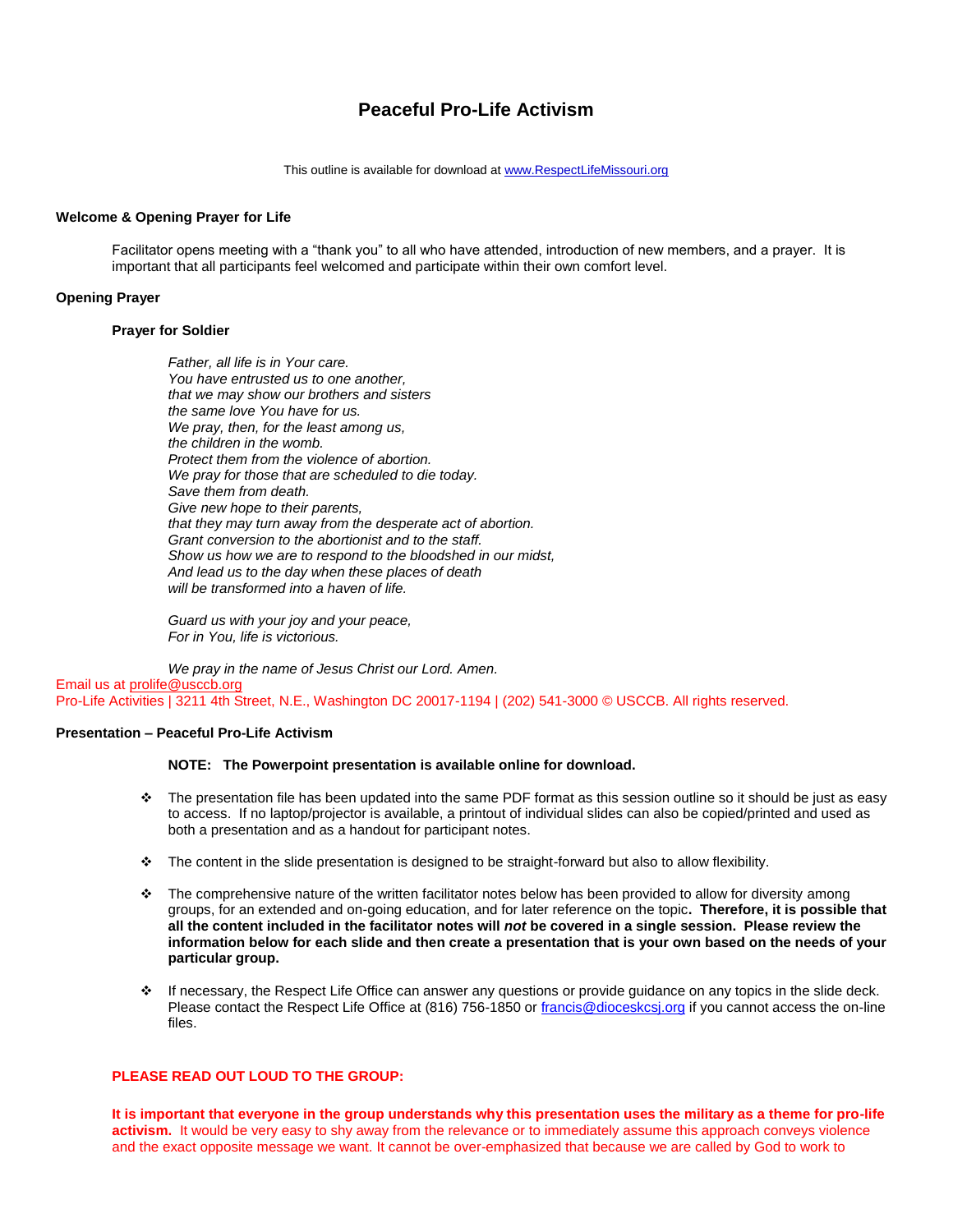eliminate the violence against our unborn brothers and sisters throughout our land, we must also oppose the use of violence in any form to achieve this objective. As for those misguided individuals who might perpetrate acts of violence in the name of ending abortion, they must understand the decision to take a human life to solve a problem is a choice that can never be "prolife".

In today's global environment, it is easy to assume that talk about our military is synonymous with talk about war and violence but we must never forget that these brave individuals proudly promote peace and courageously provide humanitarian support in a world that is often either violently opposed to or apathetically indifferent to their efforts. Our men and women in uniform represent courage, respect, commitment, knowledge, pride, discipline, and teamwork. They will be the first to acknowledge that peace is always the ultimate goal.

When we consider the cost of any war, whether in dollars or in trauma to the participants or in the loss of innocent lives, it is no different in the current war on the unborn. It is precisely the billion-dollar abortion business, the exploitation of the poor and vulnerable, the tragedy and pain for the survivors of abortion, and ultimately the killing of thousands of innocent Americans every day that we all need to work together to end and in so doing, we too must always hold peace as our ultimate goal.

Basic training at boot camp includes physical fitness, instruction in rules of engagement, military tradition and history, and pride in appearance. Teen Pro-Life Boot Camp includes spiritual fitness, instruction in effective peaceful pro-life activism, Church tradition and teaching on the sanctity of all human life, and the importance of presenting the right image.

Every Sunday at Mass we hear, "For peace and justice around the world and for the safety of our troops, we pray to the Lord." Our annual Summer teen pro-life camp is directed at training our youth to safely defend peace and justice right here at home as faithful pro-life Catholics in a nation that is absolutely at war against the unborn.

# **Slide 1 Introduction** Peaceful Pro-Life Activism

#### **Slide 2 Mission**

- Commit to peaceful and prayerful pro-life activism
- Understand key strategic, logistical, and tactical offenses
- Defend against counter-insurgencies
- Receive debrief from top brass (Catechism, USCCB, etc.)
- Deploy!

#### **Slide 3 No Violence**

It cannot be over-emphasized that although the goal must be to eliminate violence against unborn children and their mothers, we must oppose the use of violence in any form to achieve this objective. Such violence against human beings is indefensible. The decision to take a human life to solve a problem is by definition…not pro-life.

#### **Slide 4 War History**

We have been here before…

*"I personally would never have slaves but I cannot impose my views on another."*

*"Slavery is legal so I must not infringe upon another person's rights."*

*"I have never been in that situation so what right do I have to speak out."*

*"Some people in our society have more intrinsic value than others."*

*"What we want, and all we want, is to have with us the men who think slavery wrong. But those who say they hate slavery, and are opposed to it, but yet act with the party where they are. Let us apply a few tests. You say that you think slavery is wrong, but you denounce all attempts to restrain it. Is there anything else that you think wrong, that you are not willing to deal with as a wrong? Why are you so careful, so tender of this one wrong and no other? You will not let us do a single thing as if it was wrong; there is no place where you will allow slavery to be even called wrong! We must not call it wrong in the Free*  States, because it is not there, and we must not call it wrong in the Slave States, because it is there; we must not call it wrong *in politics because that is bringing morality into politics, and we must not call it wrong in the pulpit because that is bringing politics into religion; we must not bring it into the Tract Society or the other societies, because those are such unsuitable places, and there is no single place, according to you, where this wrong thing can properly be called wrong!"* 

Abraham Lincoln Speech at New Haven Connecticut, March 6, 1860

### **Slide 5 Peaceful & Prayerful Strategies**

Prayer and worship directed to participation in the sacramental life of the Church and in programs of communal and individual prayer, that the culture of death that surrounds us today will be replaced by a culture of life and love. Participation in the sacramental life of the Church sustains each of us.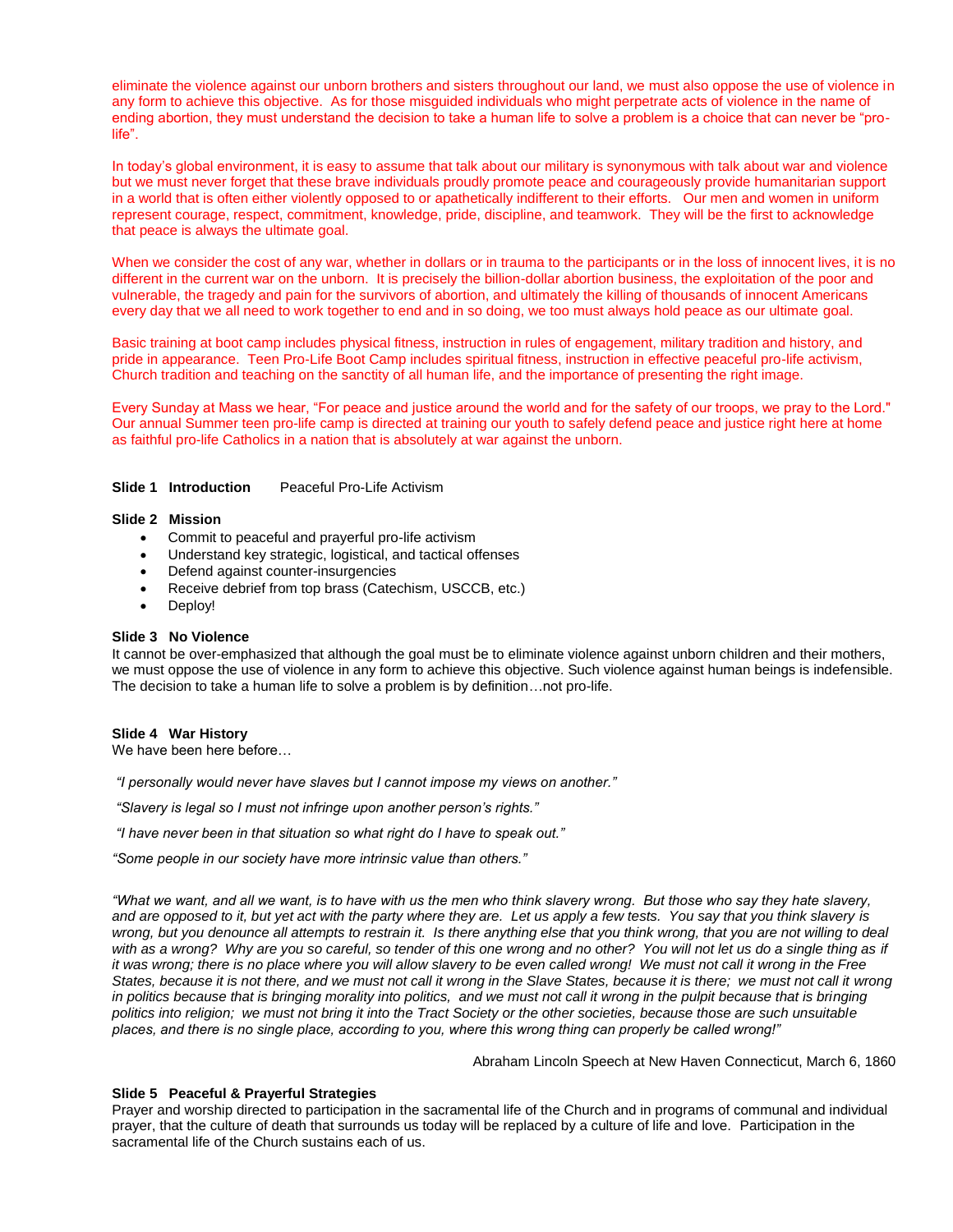We ask priests and deacons to preach the truth about the dignity of all human life, born and unborn, and about the moral evil of the purposeful destruction of innocent human life, including abortion, euthanasia, assisted suicide, and infanticide. The readings of the Church's liturgy give ample opportunity to proclaim respect for the dignity of human life throughout the year.

# **Slide 6 Provide Basic Training**

The most comprehensive overview of the Church's teaching with regard to the sanctity and dignity of human life is found in Pope John Paul II's encyclical letter *The Gospel of Life*. This inspiring document applies the teaching in many areas and provides strong and powerful motivation to Catholics to proclaim the Gospel of life. *Living the Gospel of Life*, a statement adopted by the U.S. Catholic bishops in 1998, applies this teaching to our particular situation in the United States.

By developing a public information program, the parish Respect Life ministry creates awareness of the threats to human life and human dignity inherent in abortion, research that destroys human embryos, euthanasia, assisted suicide, infanticide, and capital punishment. It allows people to see more readily the need to correct the situation by establishing legal safeguards for the right to life.

In November 1975, the U.S. Catholic bishops approved for publication the *Pastoral Plan for Pro-Life Activities*, activating the Church, its people, and its institutions in a program in defense of human life. In 1985 the Plan was updated and the revised *Pastoral Plan for Pro-Life Activities: A Reaffirmation* was adopted by the bishops and approved for publication in November of that year. In 2001, the *Plan* was again updated and submitted by the Committee for Pro-Life Activities to the full body of bishops for approval. At their meeting in November 2001, the U.S. Catholic bishops reaffirmed and approved for publication the *Pastoral Plan for Pro-Life Activities: A Campaign in Support of Life*"<http://www.usccb.org/prolife/pastoralplan.shtml> . The program is founded on four pillars--education, pastoral care, prayer, and public policy.

## **Slide 7 …and Special Forces Training**

Any program that takes place in the public square should affirm the value of human life in the manner of its expression as well as the content, seeking to explain and persuade, while showing respect to all who disagree. It will take a variety of forms: for example, public statements and press releases; accurate reporting of newsworthy events and speaking with media representatives when such events occur; conferences and seminars on pro-life issues; development and distribution of educational materials; public relations and advertising campaigns; newspaper advertising; posters in local stores and community centers. (USCCB Pastoral Plan for Pro-Life Activities*, p.19)*

## **Slide 8 Peaceful Rallies & Marches**

The Life Chain First Sunday in October every year in locations all over the diocese. Talk to the respect life coordinator for your parish.

#### Annual March for Life

Every January  $22<sup>nd</sup>$  (or the following Monday if on a weekend), The National Mall, Washington D.C.

#### Annual Prayer Vigil for March for Life

January 22, 2014, Federal Courthouse, Downtown K.C. *More information at the end of the presentation.*

# **Slide 9 Prayerful Sidewalk Counseling**

Prayer is the foundation of all that we do in defense of human life. Our efforts—whether educational, pastoral, or legislative will be less than fully fruitful if we do not change hearts and if we do not ourselves overcome our own spiritual blindness. Only with prayer—prayer that storms the heavens for justice and mercy, prayer that cleanses our hearts and our souls—will the culture of death that surrounds us today be replaced with a culture of life. (USCCB Pastoral Plan for Pro-Life Activities*, p.31)*

#### **Slide 10 Proudly Display Your Medals and Awards**

All Catholics can show their support for the sanctity of all human life by proudly displaying pro-life bookmarks, bumper stickers, buttons, yard signs, jewelry, magnets, address labels, etc. This is an easy way to educate because sometimes all it takes is awareness.

# **Slide 11 Defend Against Chemical Warfare & WMD's**

It is noteworthy that as acceptance and use of contraception have increased in our society, so have acceptance and use of abortion. Couples who unintentionally conceive a child while using contraception are far more likely to resort to abortion than others. Tragically, our society has fallen into a mentality that views children as a burden and invites many to consider abortion as a "backup" to contraceptive failure. This is most obvious in efforts to promote as "emergency contraception" drugs that really act as early abortifacients.

With Pope John Paul II we affirm that contraception and abortion are "specifically different evils," because only "the latter destroys the life of a human being," but that they are also related (*The Gospel of Life*, no. 13). It is important to remember that means that are referred to as "contraceptive" are, in reality, sometimes also abortifacient. In the 1960's promoters of the Pill and IUD redefined "conception" as "implantation" of the embryo in order to hide the fact that these chemicals effectively destroy new human life. An end to abortion will not come from contraceptive campaigns but from a deeper understanding of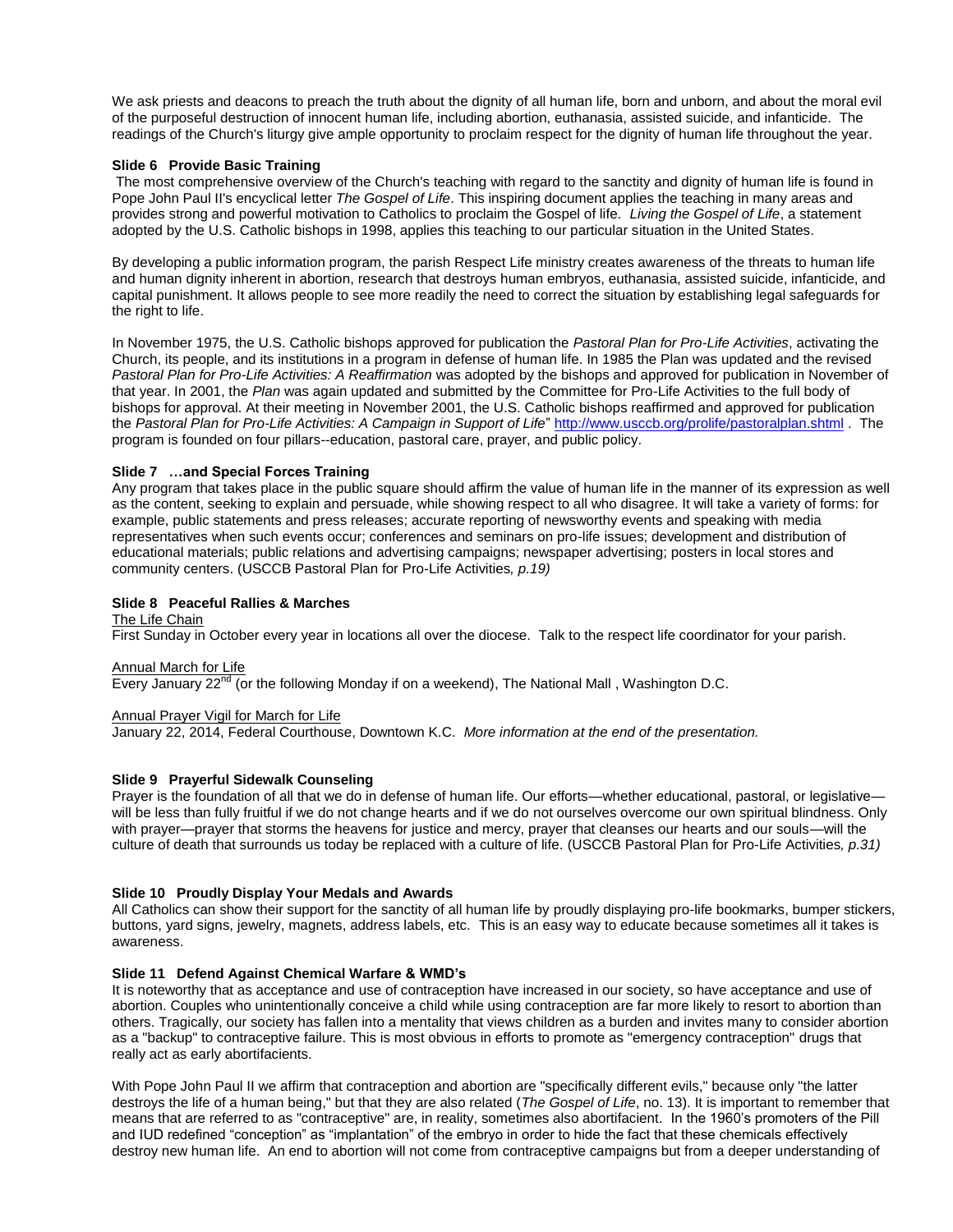our human sexuality, and of human life, as sacred gifts deserving our careful stewardship. (USCCB Pastoral Plan for Pro-Life Activities*, p.9)*

# **Slide 12 Use Reconnaissance & Counter Intelligence**

The best offense is a good defense.

- Get on Planned Parenthood mailing list
- Read pro-choice books
- Know more about Planned Parenthood than the opposition does
- Research public court records for abortion clinics
- Study drug company reports
- Identify and educate political donors to the campaigns of pro-abortion candidates
- Replace abortion advertisements with pro-life advertisements
- Educate businesses that service abortion clinics (painters, plumbers, electricians, *and especially garbage collectors*, etc)
- Know your constitutional rights so you stay within the law and so you are aware when your rights have been violated.

# **Slide 13 More Tactical Maneuvers**

Regardless of whether touched by the Holy Spirit to participate in meetings and prayer vigils or to lead fundraisers and small groups, or to counsel those in need one person at a time, there are opportunities to learn, to provide pastoral care, to participate in public policy and legislation. All can celebrate the gift of life through prayer and worship by getting involved with the parish Respect Life ministry. Fundraisers, educational events, and social activities occur throughout the year and prayer vigils and pro-life demonstrations are scheduled regularly for those touched to take a more active and visible public roll. Here are a few ideas…

- **Lay persons and volunteers**, who through their charisma and unique responsibilities impact individuals and the broader community in a profound way when they assume roles of leadership in their parishes and in society
- **Priests, deacons, and religious**, who exercise their responsibility to preach the word "in season and out of season" (cf. 2 Tm 4:2) in the pulpit, in other teaching roles, through parish programs, or through public support for pro-life projects
- All church-sponsored or identifiably **Catholic organizations** involved in adult education and sacramental preparation, whether national, regional, diocesan, or parish-based
- **Teachers in schools, religious education programs, campus ministries, and church-sponsored educational agencies** who provide factual information, moral teaching, and motivation to young people
- **Seminaries and houses of religious formation** through their academic and pastoral ministry programs
- Catholic **social service and health care agencies** through their educational seminars and other appropriate programs, including efforts to publicize programs and services providing alternatives to abortion, post-abortion reconciliation and healing, and care for those who are terminally ill or disabled
- Catholic **health care professionals** through their provision of prenatal and postnatal care, genetic counseling, and other services in ways that witness to the sanctity of each human life
- Catholic **publications and periodicals** through their articles, editorials, and advertising space promoting the Gospel of Life
- **Parents** who, through discussion of critical life issues within the family and by their example and guidance, teach and help to mold their children in faith and respect for all human life from conception to natural death.

# **Slide 14 Dishonorable Discharge**

All in the Catholic community are invited in a special way to be leaders in the campaign to build a culture of life. Being active in the pro-life movement does not necessarily mean just standing outside abortion mills with graphic pictures. Please understand, we must use the right tool for the specific task at hand and there are times when a "hammer" is not the right tool, especially when the task requires "a piece of fine sandpaper". As with completing any home improvement project, if the only tool you have is a hammer, you will ultimately cause more damage than good. *However, it is imperative that we use a hammer when the task requires a hammer. We will never end abortion until those in a position of influence, including those with the power to vote, understand what abortion is.*

# **Slide 15 Activism & Public Policy…and the Church's Position**

Protecting and promoting the inviolable rights of persons is the most solemn responsibility of civil authority. As Americans and as religious leaders we are committed to governance by a system of law that protects human rights and maintains the common good.

The Declaration of Independence, written more than two hundred years ago, speaks of the "Laws of Nature and of Nature's God" before making this historic assertion: "*We hold these truths to be self-evident, that all men are created equal, that they are endowed by their Creator with certain unalienable Rights, that among these are Life, Liberty, and the pursuit of Happiness.*" Today we see the tensions increasing between these founding principles and political reality. Nowhere is this more pronounced than in the continuing effort to ignore the right to life of unborn children, as well as in efforts to legalize euthanasia and assisted suicide.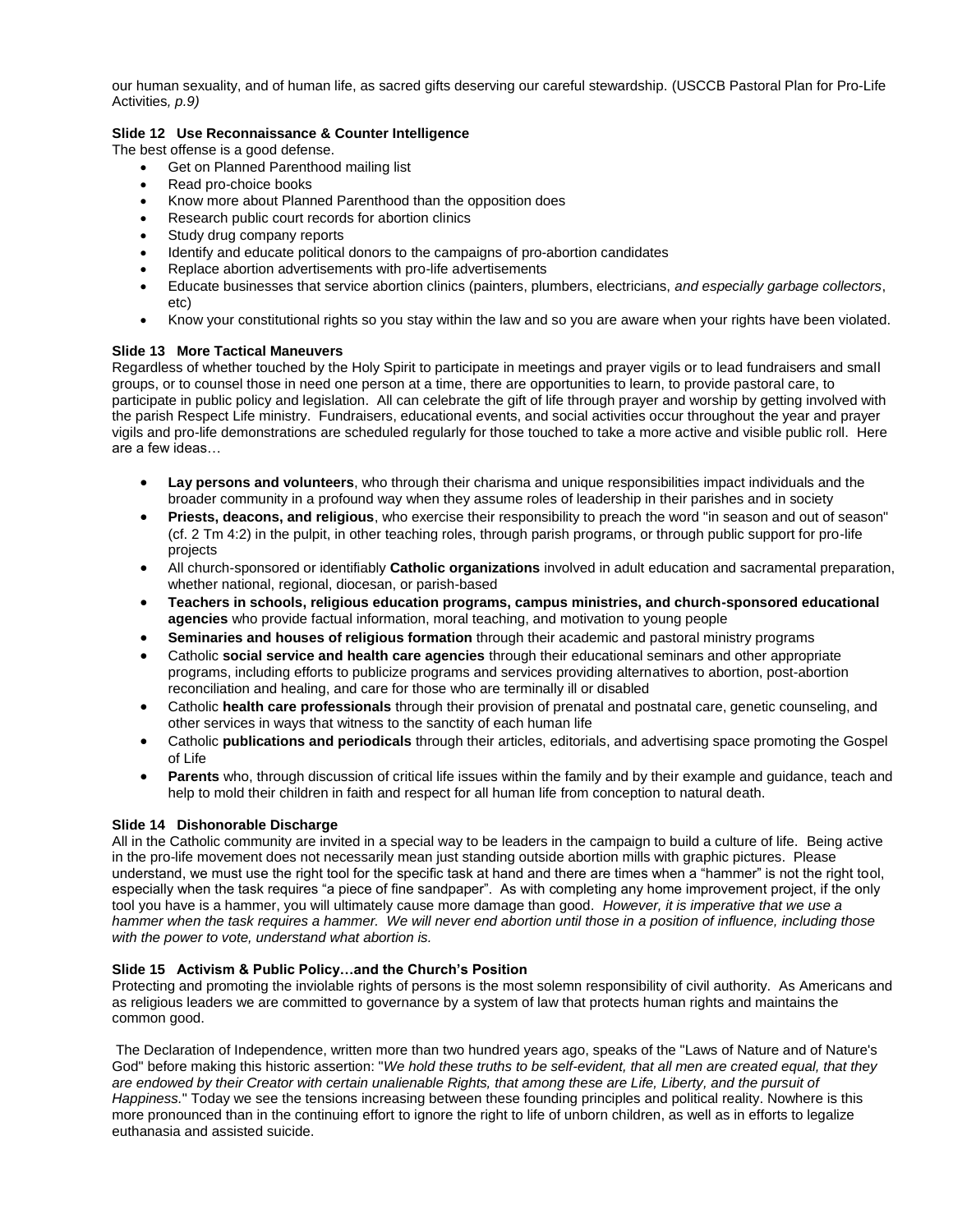It is imperative to restore legal protection to the lives of unborn children and to ensure that the lives of others, especially those who are disabled, elderly, or dying, are not further jeopardized. (USCCB Pastoral Plan for Pro-Life Activities*, p.27).* A public policy program requires well-planned and coordinated advocacy by citizens at the national, state, and local levels. Through the hard work, prayers, and generosity of Catholics over the past 38 years, especially on the part of those in parishes

across the nation, much has been accomplished:

- The numbers and rates of abortions have steadily declined.
- More Americans identified themselves as pro-life, while the number of those who said they are "pro-choice" declined; polls showed that Americans are far more opposed to abortion than our law reflects.
- Despite opposition from powerful and well-funded sources, the pro-life movement continues to be one of the largest and most effective grassroots movements in the nation.
- The moral argument concerning the humanity of the unborn and the sanctity of all human life has been advanced, and even those who advocate abortion have had to acknowledge that it destroys a human life.
- Services for those facing difficult pregnancies, as well as services for women and men suffering because of abortion, were established and expanded, aiding many thousands in need of help.
- Most state legislatures enacted measures to restrict abortion and reduce its incidence.
- Assisted suicide initiatives were defeated time and again in many states; some adopted new laws against assisted suicide.
- Medical societies, hospice groups, and other organizations worked with Catholic health professionals to provide the best care to those who are terminally ill and to oppose euthanasia and assisted suicide.

Yet the federal law on abortion has changed very little. *Roe v. Wade* continues to make impossible any meaningful protection for the lives of human beings from the time they are conceived until after they are fully born. The abortion decisions of the U.S. Supreme Court must be reversed. (USCCB Pastoral Plan for Pro-Life Activities*, p.43)* For it is impossible, as our Holy Father reminds us, to further the common good "without acknowledging and defending the right to life, upon which all the other inalienable rights of individuals are founded and from which they develop" (*The Gospel of Life*, no. 101.

#### **Slide 16 The Catechism Tells Us**

*"It is necessary that all participate, each according to his position and role, in promoting the common good. This obligation is inherent in the dignity of the human person…As far as possible citizens should take an active part in public life."* (*Catechism of the Catholic Church, no.*1913-1915)

## **Slide 17 Warriors For the Victory of Life**

*Warriors for the Victory of Life* Key Note Address for the 2009 Gospel of Life Convention April 18, 2009 – St. Thomas Aquinas High School Most Reverend Robert W. Finn Bishop of Kansas City-St. Joseph

## **Evangelization/Catechesis**

# **Discuss the following information among the group to make sure everyone understands…**

Our Catholic Church was founded, and has been built from the very beginning, on the fundamental principle that all human life is sacred. From the stressful and unexpected pregnancy of our Blessed Mother at Christ's conception as the "Word made flesh" to the wrongful conviction, death row sentencing, and execution of our Lord and Savior...we as Christians are a people of and for life.

Jesus Christ is the "Word of Life", the "Bread of Life", and the "Resurrection and the Life". The word "life" is used more times than any other in the Bible and we are blessed with references to the gift of life and the need to defend all human life throughout Holy Scripture…

*"Before I formed you in the womb, I knew you."* Jeremiah 1:5

*"All the days of his life have been planned out by God before any have come to be."* Psalm 139:16

*"I call heaven and earth to witness against you today, that I have set before you life and death, the blessing and the curse. So choose life in order that you may live, you and your descendants, by loving the Lord your God, by obeying His voice, and by holding fast to Him; for this is your life and the length of your days, that you may live in the land which the Lord swore to your fathers, to Abraham, Isaac, and Jacob, to give them."* Deut. 30:15-20

*"Thine eyes have seen my unformed substance; And in Thy book were all written the days that were ordained for me, When as yet there was not one of them."* Ps. 139:16